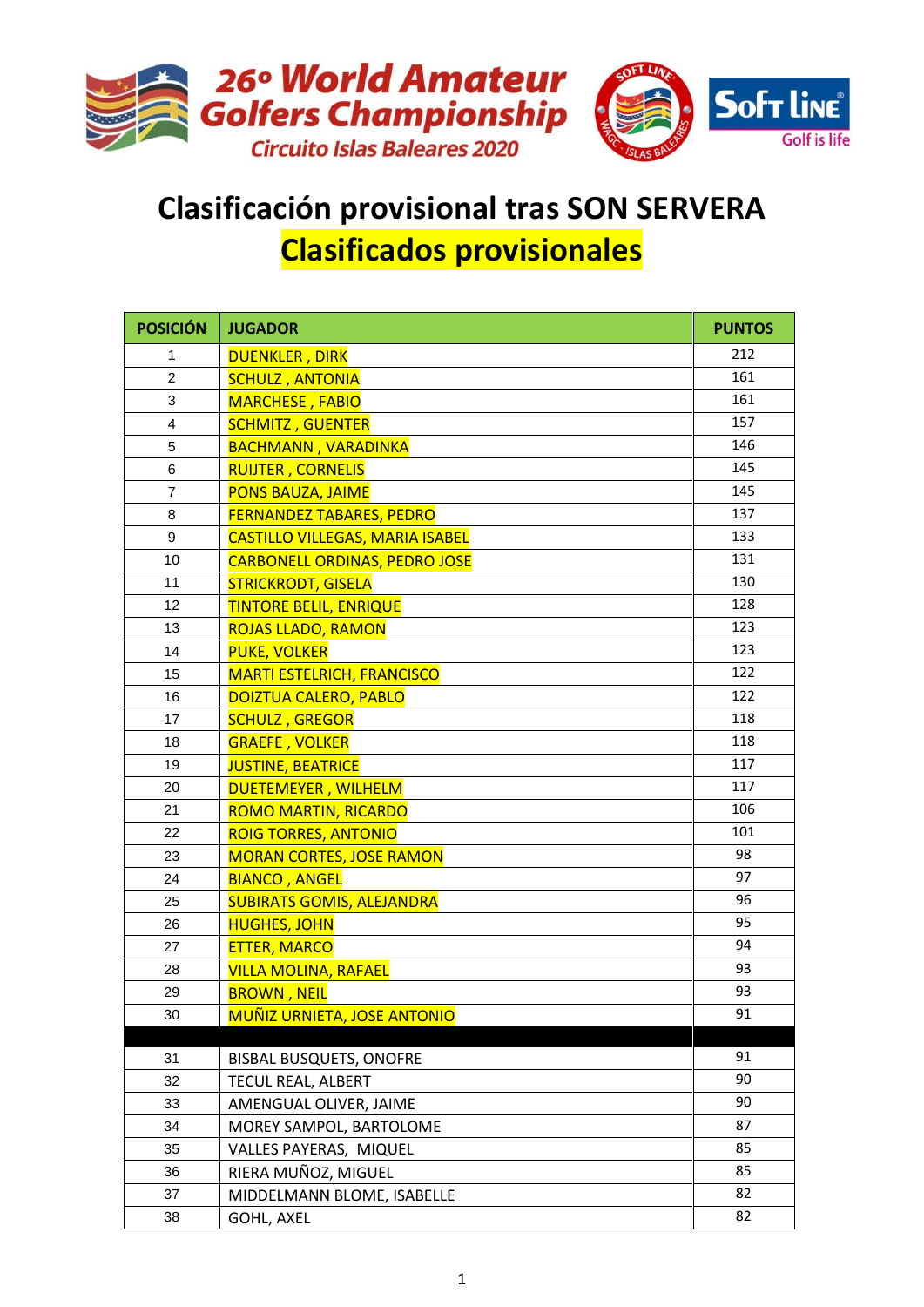



| 39 | ROCA SALORD, EDUARDO            | 78 |
|----|---------------------------------|----|
| 40 | MARIANO ARAQUE, SEBASTIAN       | 77 |
| 41 | RIERA VALLES, MIGUEL ANGEL      | 74 |
| 42 | SBERT MUNTANER, ANTONIO Mª      | 69 |
| 43 | FERNANDEZ ROMERO, PEDRO JOSE    | 69 |
| 44 | <b>BALLESTER GARCIA, JAVIER</b> | 69 |
| 45 | MOSELER, BERNHARD               | 68 |
| 46 | MANJON MAÑAS, ANTONIO           | 68 |
| 47 | DE LA ROSA DELGADO, JUAN        | 68 |
| 48 | SERRANO ORTIZ, JOSE LUIS        | 67 |
| 49 | OCEJO CALVO, GONZALO            | 66 |
| 50 | HUBER, UWE MICHAEL              | 66 |
| 51 | GREENWOOD, ANDREW               | 66 |
| 52 | <b>GIL FERRAGUT, JUAN</b>       | 66 |
| 53 | VALERA Y MARTOS, ENRIQUE        | 65 |
| 54 | MUNTANER GELABERT, JORDI        | 65 |
| 55 | KREICHELT, KAI-UWE              | 65 |
| 56 | ETTER, MAX                      | 65 |
| 57 | ARZOZ DIEZ, ASIER               | 65 |
| 58 | <b>SUASI LLITERES JOAN</b>      | 64 |
| 59 | SANCHEZ LOPEZ, DANIEL           | 64 |
| 60 | MULLER, ANNE MARIE              | 64 |
| 61 | CERDA BAUZA, CATALINA           | 64 |
| 62 | ALBIS MORELL, JUAN MANUEL       | 64 |
| 63 | <b>SCHOBER, MATTHIAS</b>        | 63 |
| 64 | CHARNOCK, TIMITHY               | 63 |
| 65 | SANDER BARTOLAMEI, ROGER        | 61 |
| 66 | SAINZ DE LOS TERREROS CISNE     | 61 |
| 67 | LASSE, IJAS                     | 61 |
| 68 | SANS LUJAN, PABLO AGUSTIN       | 60 |
| 69 | ROJANO FERNANDEZ, PEDRO         | 60 |
| 70 | FERRETJANS VENRELL, JUAN MANUEL | 60 |
| 71 | DOIZTUA CALERO, IGNACIO         | 60 |
| 72 | ZUZAMA BISQUERRA, ANTONIO       | 58 |
| 73 | SOBERATS MAS, BARTOLOME         | 58 |
| 74 | PALMEIRO VAZQUEZ, GUILLERMO     | 58 |
| 75 | SERVERA DOMENGE, JAUME          | 57 |
| 76 | ORIZAOLA STRANSKY, STEFAN       | 57 |
| 77 | ORDOÑEZ JIMENEZ, ANTONIO        | 57 |
| 78 | ALOY RODRIGUES, MARIA DOLORES   | 57 |
| 79 | MARTINEZ LOSA, JUANA            | 56 |
| 80 | CASADO RUBIO, JOAQUIN           | 56 |
| 81 | SCHWARZER, RALF                 | 55 |
| 82 | MENDEZ ZORI, JOSE MARIA         | 55 |
| 83 | SANCHEZ PALOMO, CRISANTO        | 54 |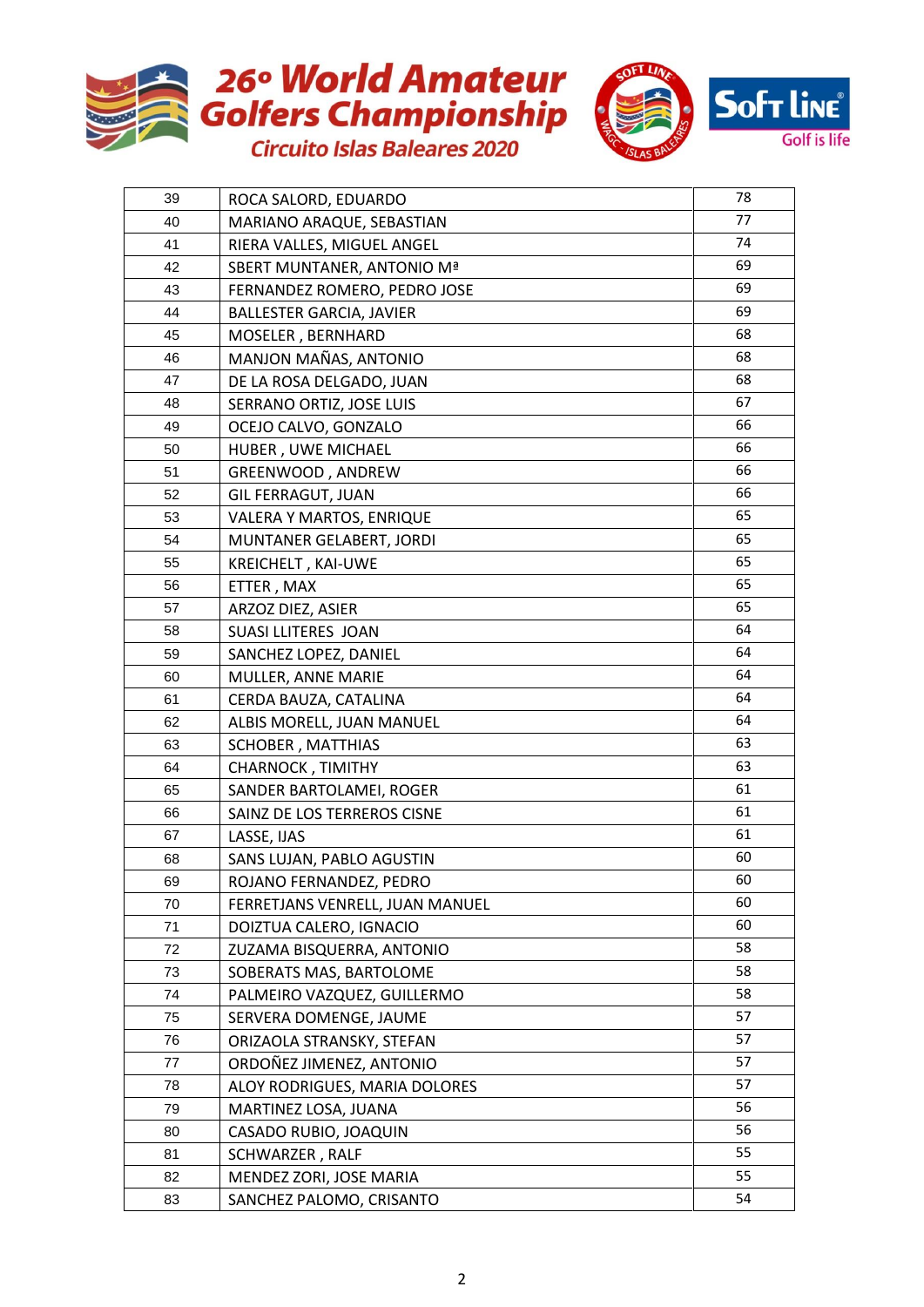



| 84  | GUILLEN MONTENEGRO, JOSÉ LU | 53 |
|-----|-----------------------------|----|
| 85  | <b>GOURVISH, ANTONIO</b>    | 50 |
| 86  | <b>SCHWARZER, BEATE</b>     | 49 |
| 87  | PEREZ BERMEJO, MARIA JESUS  | 49 |
| 88  | DAVIS, JACK                 | 41 |
| 89  | WAGNER, MAX                 | 38 |
| 90  | SANTOS ECHEVARRIA, RAFAEL   | 38 |
| 91  | NICOLAU TOMAS, JOAN         | 37 |
| 92  | STANJEK, BRUNO              | 36 |
| 93  | RAU, PETRA                  | 36 |
| 94  | LOPEZ LOPEZ, FRANCISCO JOSE | 36 |
| 95  | FISSER, MARCUS              | 36 |
| 96  | <b>CRUZ GUERRA, ENRIQUE</b> | 36 |
| 97  | <b>BERTRAND FIGAR, GALO</b> | 36 |
| 98  | WINKLER, JAN                | 35 |
| 99  | SERRA SUREDA, JUAN          | 35 |
| 100 | SAMPER GARCERAN, JOSE MANUE | 35 |
| 101 | MOLL SUREDA, JUAN MIGUEL    | 35 |
| 102 | LOES, ERNEST                | 35 |
| 103 | <b>KLEMME, ROLF</b>         | 35 |
| 104 | KLEMME, FREDERIQUE          | 35 |
| 105 | GARCIA ALVAREZ, ALEXANDER   | 35 |
| 106 | FLAQUER SUREDA, BARTOMEU    | 35 |
| 107 | CALVIÑO LLINAS MIQUEL ANGEL | 35 |
| 108 | BEA VIDAL, FIDEL            | 35 |
| 109 | ARNOLD, SYLVIA              | 35 |
| 110 | VENTIN FONTDEVILA, JORGE    | 34 |
| 111 | VAQUER JAUME, JUAN          | 34 |
| 112 | SEBASTIAN PUJOL NOGUERA     | 34 |
| 113 | SCHREIBER, REINHARD KARL    | 34 |
| 114 | SCHREIBER, BENJAMIN         | 34 |
| 115 | PONS CORRO, PERE ANTONI     | 34 |
| 116 | PONS CIFRE, PEDRO           | 34 |
| 117 | POLNIN, BASTIAN             | 34 |
| 118 | PEÑAS, ANTONIO              | 34 |
| 119 | OLIVER GOMILA, MIGUEL       | 34 |
| 120 | MORANTA SERRA, JERONIMA     | 34 |
| 121 | MICHAEL, KLASVOGT           | 34 |
| 122 | MELANTUCHE LOS ARCOS, NURIA | 34 |
| 123 | MAS AYALA, BARTOLOME        | 34 |
| 124 | KÖNIG, ALFRED               | 34 |
| 125 | HRANKOVIC, NICO             | 34 |
| 126 | HANEL, BENNEDICT            | 34 |
| 127 | FRITTS, EDWARD CHARLES      | 34 |
| 128 | FLUXA TORRES, BARTOLOME     | 34 |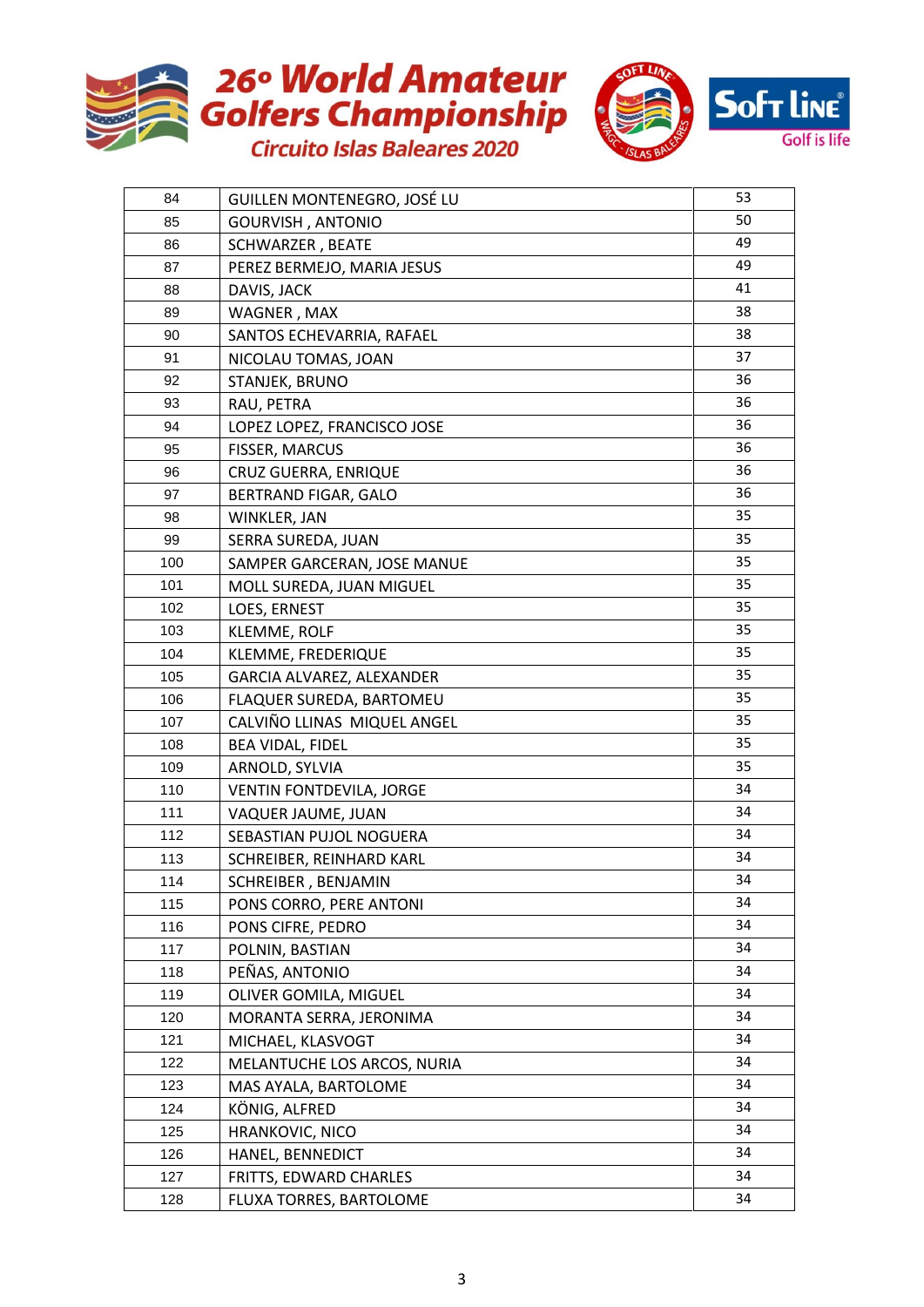



| 129 | FERNANDEZ DE TROCONIZ MARTI       | 34 |
|-----|-----------------------------------|----|
| 130 | BESTARD RAMON, PEDRO JUAN         | 34 |
| 131 | BERMUDEZ, ÁNGEL LUÍS              | 34 |
| 132 | ALEMANY ROS, JAIME                | 34 |
| 133 | ALEMANY GARCIA, LUIS              | 34 |
| 134 | WAGNER, REGINA                    | 33 |
| 135 | <b>VIDAL RIUTORT, XAVIER</b>      | 33 |
| 136 | VIDAL RIUTORT, MIQUEL JOAN        | 33 |
| 137 | SOMMERLAD, RALPH                  | 33 |
| 138 | SOMMERLAD, MORITZ                 | 33 |
| 139 | SMITH, ANDREW                     | 33 |
| 140 | <b>SCHEELE, PETRA</b>             | 33 |
| 141 | PRATS MULET, PEDRO                | 33 |
| 142 | NIETO FERNANDEZ, JOSE ANDRES      | 33 |
| 143 | MULLIGAN, PAUL                    | 33 |
| 144 | MODROK , DANIELA                  | 33 |
| 145 | MARCH FRANZI, ALEJANDRO           | 33 |
| 146 | LLACER ROIG, JOSE MANUEL          | 33 |
| 147 | KLASVOGT, MICHAEL                 | 33 |
| 148 | HAMMARGREN, KERSTIN               | 33 |
| 149 | CANALS ALVAREZ, ISABEL            | 33 |
| 150 | BOLUDA SEVILLANO, DIEGO ALEJANDRO | 33 |
| 151 | ALLAOUI, KADDA                    | 33 |
| 152 | ALBRECHT, HENRY                   | 33 |
| 153 | <b>VOGEL, CHRISTIAN</b>           | 32 |
| 154 | VIDAL PONS, MIGUEL ANGEL          | 32 |
| 155 | TUMBARELLO, DANIEL                | 32 |
| 156 | TORTOLERO DEL BARCO, FERNANDO     | 32 |
| 157 | SERRA ROSERO, CRISTIAN            | 32 |
| 158 | SCHAUFELBERGER, ANDREAS           | 32 |
| 159 | SARTOR REINER                     | 32 |
| 160 | RUEDA MALDONADO, CRISTOBAL        | 32 |
| 161 | REBEHN, KLAUS                     | 32 |
| 162 | PAULMANN, PATRICK                 | 32 |
| 163 | PAREJA LEON, RAUL                 | 32 |
| 164 | OMEGNA, ISAL                      | 32 |
| 165 | OLIVA RIERA, JOAN BERNAT          | 32 |
| 166 | NOWAKOWSKI, PEER                  | 32 |
| 167 | NOVOA CAMPUZANO, JOAQUIN          | 32 |
| 168 | NAVARRO VALLE, ULPIANO            | 32 |
| 169 | MÜHLEMANN, ADRIAN                 | 32 |
| 170 | MÚGICA AGOTE, MARTA               | 32 |
| 171 | MORAGUES CARRATALA, LUIS          | 32 |
| 172 | MEYER, MICHAEL                    | 32 |
| 173 | MENDEZ SILVESTRE, ARTUR           | 32 |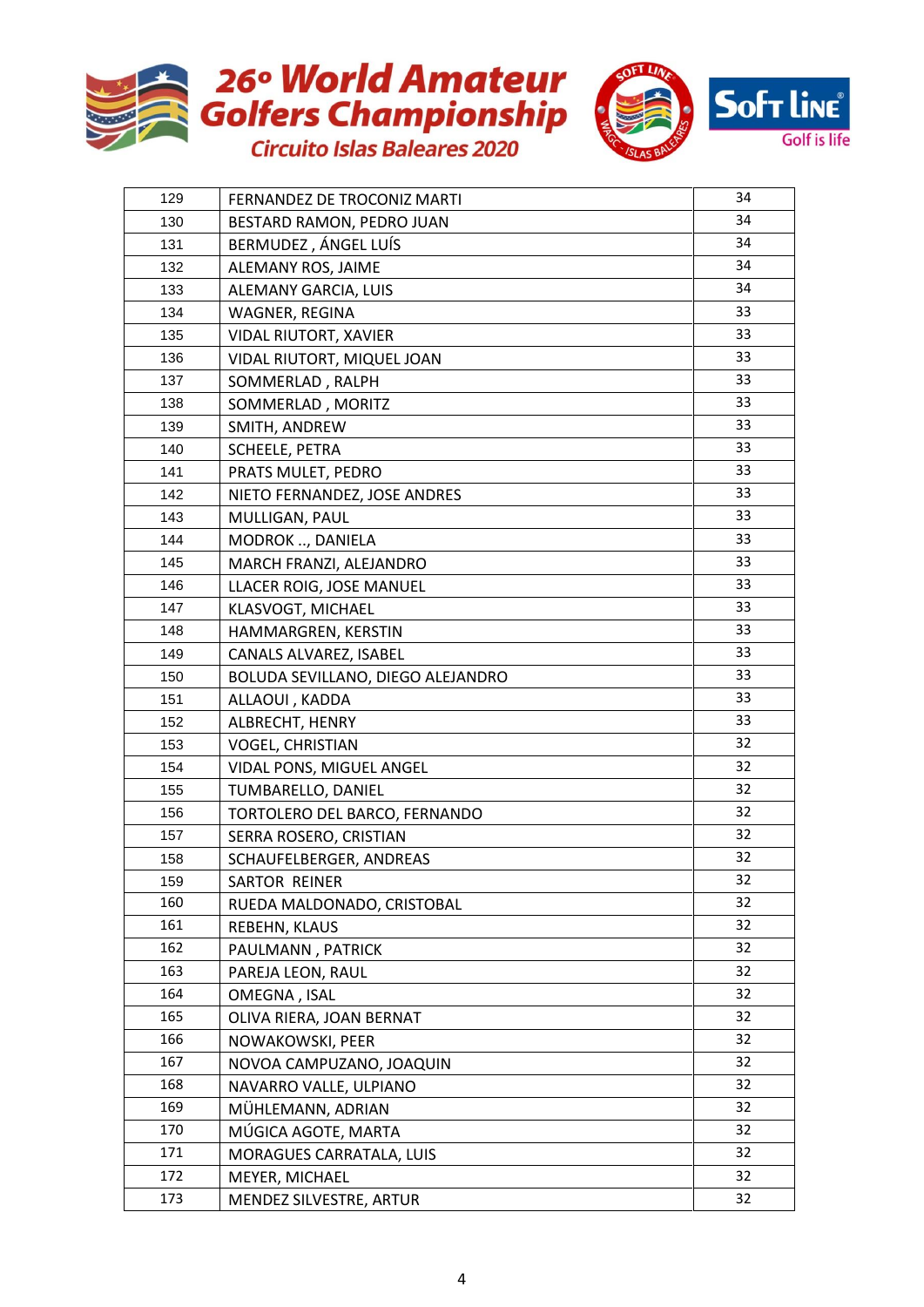



| 174 | MENDEZ SERRA, DAVID             | 32 |
|-----|---------------------------------|----|
| 175 | MARTINEZ GARCIA, ANTONIO        | 32 |
| 176 | MARTIN GOMEZ, ANGEL             | 32 |
| 177 | MARÍN TORRALBA, JUAN MIGUEL     | 32 |
| 178 | MARIN PARRA, JOSE               | 32 |
| 179 | MADRIGAL RODRIGUEZ, GUILLER     | 32 |
| 180 | MADELL, ANDREW                  | 32 |
| 181 | LOPE GOMEZ, ARTURO SEGUNDO      | 32 |
| 182 | KINNNEAR LINARES, DUNCAN RO     | 32 |
| 183 | JUNIOR, JASMIN                  | 32 |
| 184 | GONZALEZ MARTINEZ, ANA MARIA    | 32 |
| 185 | <b>GALVEZ ESTEVEZ, JOSE</b>     | 32 |
| 186 | FRITZ, ULRICH                   | 32 |
| 187 | FLORIT VICENS, BARTOLOMÉ        | 32 |
| 188 | DROUIN, PATRICIA BERNADETTE     | 32 |
| 189 | DAVID VON ROTENHAN              | 32 |
| 190 | CORWOOD, MCHAEL ANTHONY         | 32 |
| 191 | CIANCAS PRIETO-PUGA, JOSE MARIA | 32 |
| 192 | CAPO SERRA, JOSEP JOAN          | 32 |
| 193 | <b>BOSCH, BERNAT</b>            | 32 |
| 194 | BIBILONI ISO, PEDRO IGNACIO     | 32 |
| 195 | BARRUTIA OLASOLO, IÑIGO         | 32 |
| 196 | AGOTE DIEZ, ELENA               | 32 |
| 197 | ADAN ACAPTE, ENRIC              | 32 |
| 198 | <b>WESTERDAHL, SVEN</b>         | 31 |
| 199 | TOMAS GALMES, JUAN              | 31 |
| 200 | SERNA SIERRA, JUAN              | 31 |
| 201 | SCHREIBER, MAX EMIL             | 31 |
| 202 | SCHOLL, THOMAS                  | 31 |
| 203 | SALVA LÓPEZ, JUAN LUÍS          | 31 |
| 204 | SACRAMENTO BAGLIETTO, IGNAC     | 31 |
| 205 | ROTH, JUTTA                     | 31 |
| 206 | RIERA POL Mª MAGDALENA          | 31 |
| 207 | MOTZ, ULF                       | 31 |
| 208 | MILLWARD, MARK                  | 31 |
| 209 | MARTORELL TERRASA, FRANCISCO    | 31 |
| 210 | KOSTADINOV ZLATKOV, ILIA        | 31 |
| 211 | JIMENEZ GRACIA, ANGEL           | 31 |
| 212 | INSULL, IAN                     | 31 |
| 213 | <b>HORTIAN DOSCH, BIRGIT</b>    | 31 |
| 214 | <b>HORTIAN GERO</b>             | 31 |
| 215 | <b>HOELLGER, ROLF</b>           | 31 |
| 216 | HANDSCHIN, CORINNE              | 31 |
| 217 | HALL, ARTURAS                   | 31 |
| 218 | GENOVARD CALDENTEY, MARILENA    | 31 |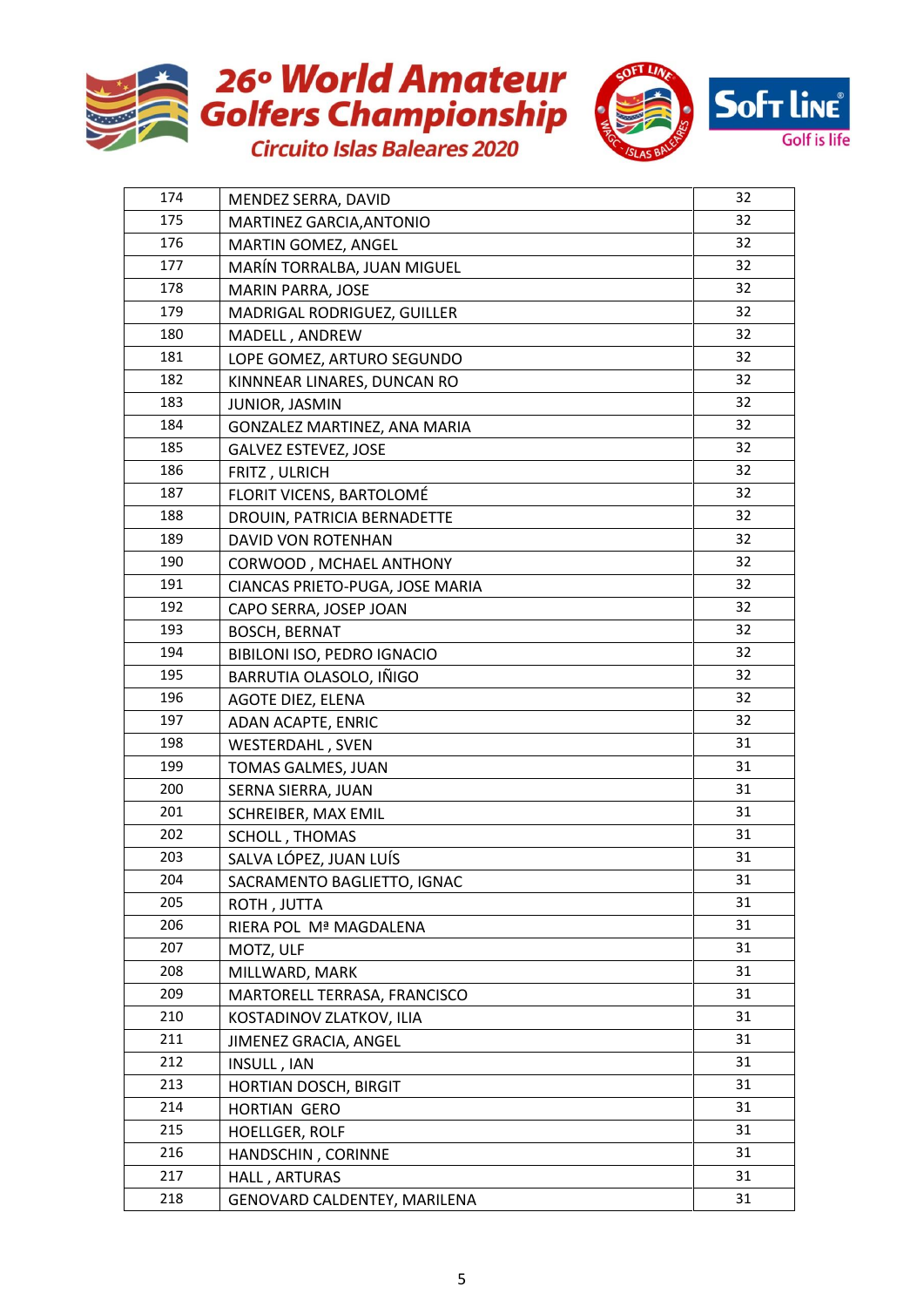



| 219 | <b>GARCIA ALONSO, JUAN CARLOS</b> | 31 |
|-----|-----------------------------------|----|
| 220 | <b>FRANCISCO RUIZ</b>             | 31 |
| 221 | DUTTON, ADRIAN JOHN               | 31 |
| 222 | <b>DURSTHOFF HAUKE</b>            | 31 |
| 223 | DEL RIO MONTES, ANDRES            | 31 |
| 224 | DEL REINO TARILONTE SANDRA        | 31 |
| 225 | COMPANY, PAU                      | 31 |
| 226 | <b>CASELLAS RIPOLL, ANTONIO</b>   | 31 |
| 227 | <b>BORTOLOTTI, STEFANO</b>        | 31 |
| 228 | ABRAHAM BUADES, MIGUEL            | 31 |
| 229 | <b>VOLKER, MATTIAS</b>            | 30 |
| 230 | VANDERAA, PANTALEON               | 30 |
| 231 | STIEFEL, MARION                   | 30 |
| 232 | STAREY, CLAUS-PETER               | 30 |
| 233 | SORIA LIZANA, RICARDO             | 30 |
| 234 | SMOTRYCKI CHRISTOPH               | 30 |
| 235 | SERALLEGRI, LUCA                  | 30 |
| 236 | SECO CABALLERO, JESUS MARIA       | 30 |
| 237 | SASTRE BARCELO, GABRIEL ANGEL     | 30 |
| 238 | RIGO PANIZA, DAMIÁN               | 30 |
| 239 | RIEDI, RICHARD                    | 30 |
| 240 | RAHIMI, MOHAMMED                  | 30 |
| 241 | PUCHAS, ILONA                     | 30 |
| 242 | PORTELL JORDA, JORGE              | 30 |
| 243 | NIJS, BART                        | 30 |
| 244 | MULET FLORIT, FRANCISCO           | 30 |
| 245 | MUGÜERZA HUGUET, LUIS             | 30 |
| 246 | MATEOS CALVO, JESÚS               | 30 |
| 247 | JULIA VICENS, BERNARDO            | 30 |
| 248 | <b>HOSIER, ROBERT</b>             | 30 |
| 249 | <b>GARI PARERA, JAIME</b>         | 30 |
| 250 | FLORIT GELABERT, PERE JOAN        | 30 |
| 251 | CAÑELLAS LLABRES, JORGE           | 30 |
| 252 | CALAFAT FAR, AMADOR               | 30 |
| 253 | ANTONIO JOSE CARMONA GORJON       | 30 |
| 254 | YILMAZ, ERTUGRUL ARTURO           | 29 |
| 255 | WALKER, ROSEMARIE                 | 29 |
| 256 | WALKER, JÜRG                      | 29 |
| 257 | VELAZQUEZ INSUA, ALEJANDRO        | 29 |
| 258 | THORWESTEN, MICHAEL               | 29 |
| 259 | THEWLIS, TIM JON                  | 29 |
| 260 | SWINKELS, PETER                   | 29 |
| 261 | SCHULA, KAI                       | 29 |
| 262 | SCHNEIDER, HANS                   | 29 |
| 263 | SCHAAF, CHRISTIANE                | 29 |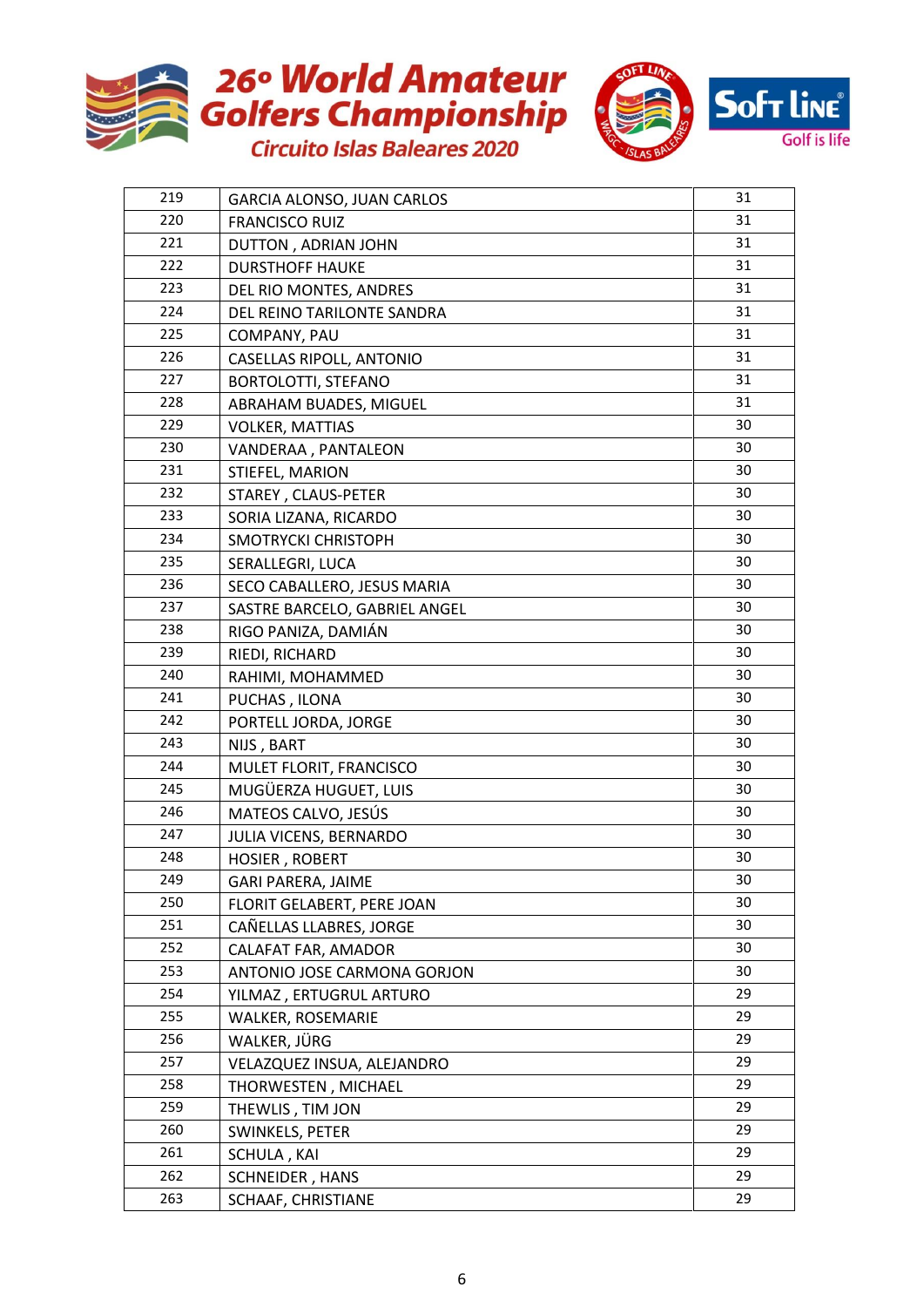



| 264 | SCHAAF, BERNHARD                  | 29 |
|-----|-----------------------------------|----|
| 265 | SABAN GARCIA, LEONARDO            | 29 |
| 266 | REBEHN, VOLKER                    | 29 |
| 267 | PEREZ TORRES CALVAR, ALVARO MARIA | 29 |
| 268 | PAWEL, JENS                       | 29 |
| 269 | PANTHEN-WOELM, GERHILD            | 29 |
| 270 | MIDDELMANN BLOME, ALVARO          | 29 |
| 271 | MAS SEGUI, BIEL                   | 29 |
| 272 | MARCH NADAL, GERARDO              | 29 |
| 273 | MALAGRIDA MIQUEL, JUAN            | 29 |
| 274 | LORENZEN, PER                     | 29 |
| 275 | LORENZEN, IRENE                   | 29 |
| 276 | JAREÑO RIOS, JOSE                 | 29 |
| 277 | HEIDEL, BEATE                     | 29 |
| 278 | <b>GOMILA GUTHRIE, CARLOS</b>     | 29 |
| 279 | GOMARIZ BERBEL, JUAN JOSÉ         | 29 |
| 280 | DESVAUX, LOIC                     | 29 |
| 281 | <b>CALDENTEY SBERT, AINA</b>      | 29 |
| 282 | <b>BOTIA ALONSO, LIDIA</b>        | 29 |
| 283 | ALBORCH BAUMANN, JORGE            | 29 |
| 284 | WULFF, MICHAEL                    | 28 |
| 285 | STANBROOK, PETER                  | 28 |
| 286 | SIMONET CAPELLA, MIQUEL           | 28 |
| 287 | PEREZ IÑURRITEGUI, IMANOL         | 28 |
| 288 | PERALTA MILLAN, JOSE              | 28 |
| 289 | MAY, THOMAS                       | 28 |
| 290 | MASSANET FONT, TOMAS              | 28 |
| 291 | MARCELO POLO, ISABEL              | 28 |
| 292 | <b>MANN SUSANNE</b>               | 28 |
| 293 | LACHIONDO HUARTE-MENDICOA, JON    | 28 |
| 294 | HARDING, RICHARD                  | 28 |
| 295 | <b>GARCIA LUCAS, JOSE IGNACIO</b> | 28 |
| 296 | <b>GALMES HIDALGO, ANTONIA</b>    | 28 |
| 297 | <b>FLUEHLER ROBERT</b>            | 28 |
| 298 | DE LUCA, MARIO                    | 28 |
| 299 | DE LUCA ANTONIO                   | 28 |
| 300 | DAVIS, MATTHEW                    | 28 |
| 301 | CARBAJAL GARATE, FCO. JAVIE       | 28 |
| 302 | BRUNO DE PRADEL DE LAMAZE         | 28 |
| 303 | VALLESPIR SANCHEZ, MONTSERRATE    | 27 |
| 304 | TURPIN, CHARLES                   | 27 |
| 305 | RIERA TABERNER, MIGUEL            | 27 |
| 306 | PILE, NICK                        | 27 |
| 307 | OLIVER POU, JAIME                 | 27 |
| 308 | MAS LLINAS ANTONIA                | 27 |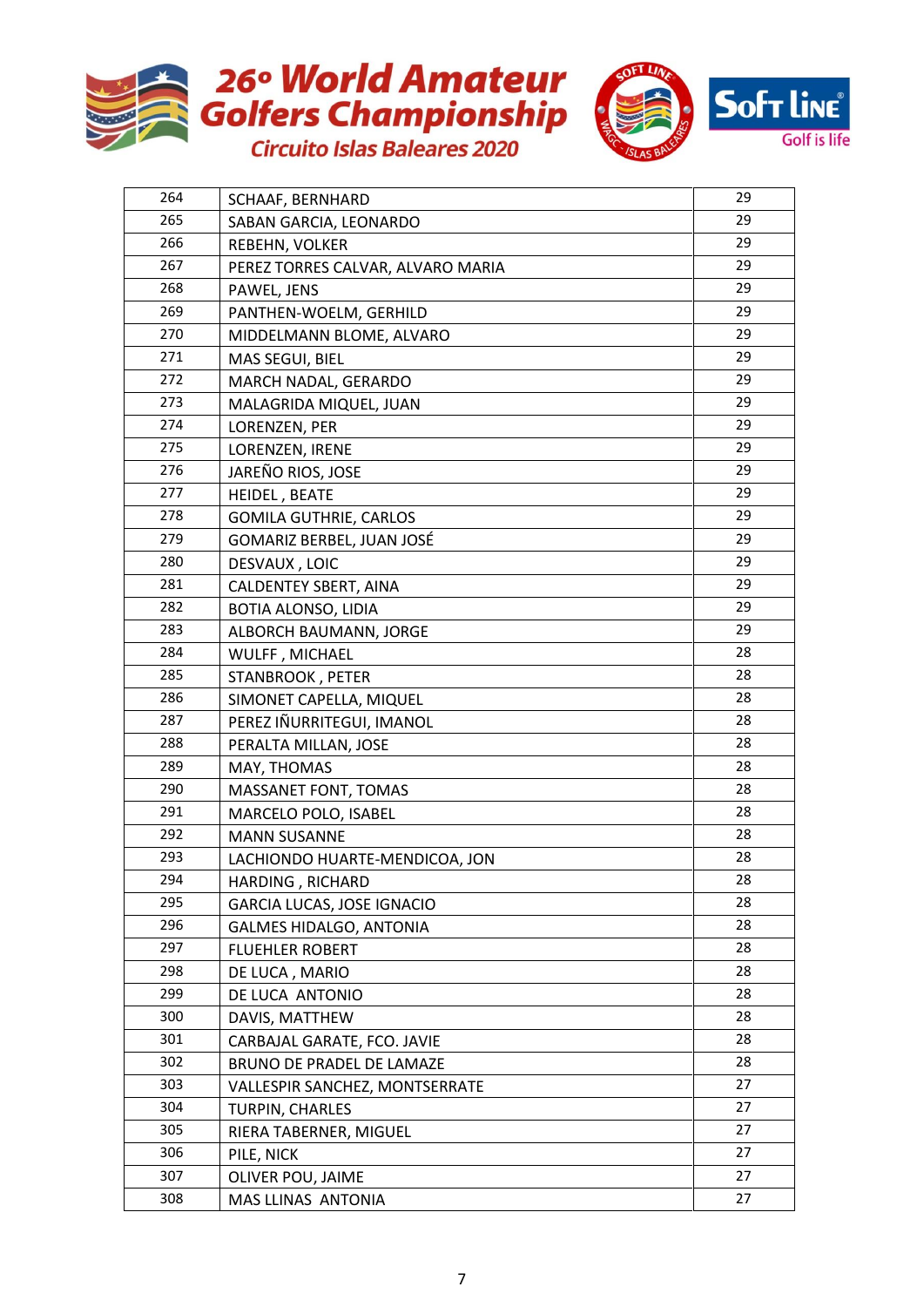



| 309 | <b>MARTIN LUENGO Mª DOLORES</b> | 27 |
|-----|---------------------------------|----|
| 310 | LUZ PROSPER, FERNANDO           | 27 |
| 311 | LEUSCHNER FRITZ, ANGELA         | 27 |
| 312 | GUAL JULIA, JUAN MIGUEL         | 27 |
| 313 | FORTUNY SALAS, SALVADOR         | 27 |
| 314 | DOMINGUEZ SALA, FRANCISCO       | 27 |
| 315 | BERGKAMP, PAUL                  | 27 |
| 316 | TORRES TEULER JOSEP Mª          | 26 |
| 317 | SANCHO FIGUERAS, SALVADOR       | 26 |
| 318 | ROSSELLO RAMON, LORENZO         | 26 |
| 319 | RODRIGUEZ DE CASTRO CONILL,     | 26 |
| 320 | REAL RAMON, GUILLERMO JOSE      | 26 |
| 321 | PONS IRADIEL, BARTOLOME         | 26 |
| 322 | PIERRE, CONTE                   | 26 |
| 323 | PETERSEN, RAINER                | 26 |
| 324 | LEE, ANTHONY                    | 26 |
| 325 | JIMENEZ LOPEZ, RAMON JOSE       | 26 |
| 326 | HÜBNER, JÖRG                    | 26 |
| 327 | <b>GEORGY-LANZ, GINETTE</b>     | 26 |
| 328 | <b>GEORGY, ADRIAN</b>           | 26 |
| 329 | <b>FULCHIRON, ROMAIN</b>        | 26 |
| 330 | FERNANDEZ FERNANDEZ SAMUEL      | 26 |
| 331 | ELVIRA VILLALONGA, MARIA CR     | 26 |
| 332 | DE LA FUENTE BOTEY, ALBERTO     | 26 |
| 333 | CALAFAT GILI, MATIAS            | 26 |
| 334 | CALAFAT ESPIN, ALBERTO          | 26 |
| 335 | <b>BRUNET VIVES, PEDRO</b>      | 26 |
| 336 | <b>BALK, KERSTIN</b>            | 26 |
| 337 | SANTOLARIA CARRION, MAGDALE     | 25 |
| 338 | RIUS OLLE, ALBERT               | 25 |
| 339 | REYES LOPEZ, ALEJANDRA          | 25 |
| 340 | REGINA, WAGNER, DR              | 25 |
| 341 | LEMKE-BUSCH, HANNE              | 25 |
| 342 | <b>CONTE, PIERRE</b>            | 25 |
| 343 | <b>BUSCH, HERBERT</b>           | 25 |
| 344 | <b>BERGA LLABRES, TOMEU</b>     | 25 |
| 345 | MUNAR MUNAR, CATALINA           | 24 |
| 346 | <b>BUSQUETS POMAR, ANTONIA</b>  | 24 |
| 347 | STREMPEL, SIEGFRIED             | 23 |
| 348 | STREMPEL, PETRA                 | 23 |
| 349 | SCHWARZ, SABINE                 | 23 |
| 350 | NICOLAU MOREY, MATEU            | 23 |
| 351 | MICHAEL HALL                    | 23 |
| 352 | GOMILA FLUXÀ, JOAN XAVIER       | 23 |
| 353 | GÖDECKE, MARIANNE               | 23 |